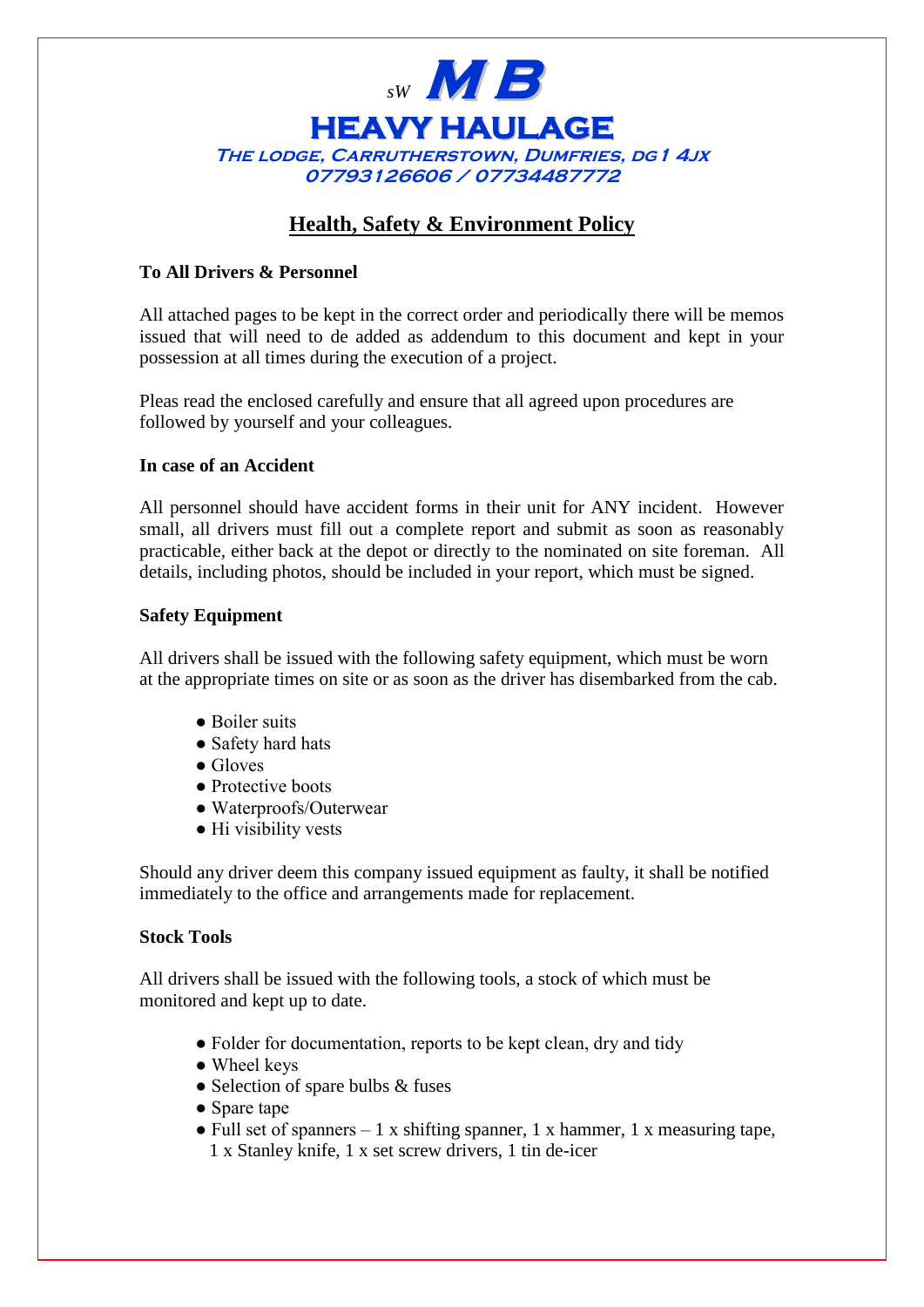# **Equipment for Load Securing & Marking**

- Marker plates
- 2 x sets of rotor lamps, increased if necessary according to dimensions of the

load

• Chains, ratchet straps, ratchet belts, various shackles if necessary

Please note the above is detailed as a guideline only. Should there be additional lashing or securing equipment required due to weight or load dimension, this will be pre-determined and all necessary to be provided, without exception.

Further, equipment may not be in regular use therefore, regular checking is mandatory and is the drivers responsibility. Any equipment deemed faulty or insufficient should be reported and dealt with appropriately.

# **General Procedures & Responsibilities**

- 1. When a driver leaves the depot, they are completely responsible and in charge of the equipment at all times; all equipment must be driven and operated in a safe manner at all times.
- 2. When there is an attendant present, such as a steersman, the driver is responsible for this employee and must obey instructions at all times, giving safety the highest priority
- 3. It is the driver's responsibility to check all tyres, wheel studs, lights, oil  $\&$ water levels ad to ensure that the working vehicle is sufficiently equipped.
- 4. Any repairs must be notified as soon as possible and an assessment shall be made to determine the nature of the problem and the effect on the safe operating capacity of the vehicle. If at any time it is deemed to be unsafe, the driver or operator is to cease all work immediately.
- 5. All repairs or defect to be logged in the Defect book and presented to the office.
- 6. All vehicles and trailers to be kept clean and tidy at all times.

# **Exceptional Loads**

All exceptional loads, where special route has been determined by the Scottish Office, shall be checked independently by Jon Smail prior to final movement and any bridge, overpass or physical obstruction shall be drawn to the attention of the driver prior to delivery. This shall be marked on the drivers route sheet and marked for special care in the appropriate areas. Upon approach to any area deemed critical, the driver shall bring the load to a stop, whereupon the accompanying attendant (present for all Exceptional loads) shall position themselves in order to get a clear perspective of the configuration of the load in comparison to the critical areas, as detailed on the route sheet.

*UNDER NO CIRCUMSTANCES* shall any driver divert from the authorised, predetermined route. If in doubt, stop the truck immediately and contact the office.